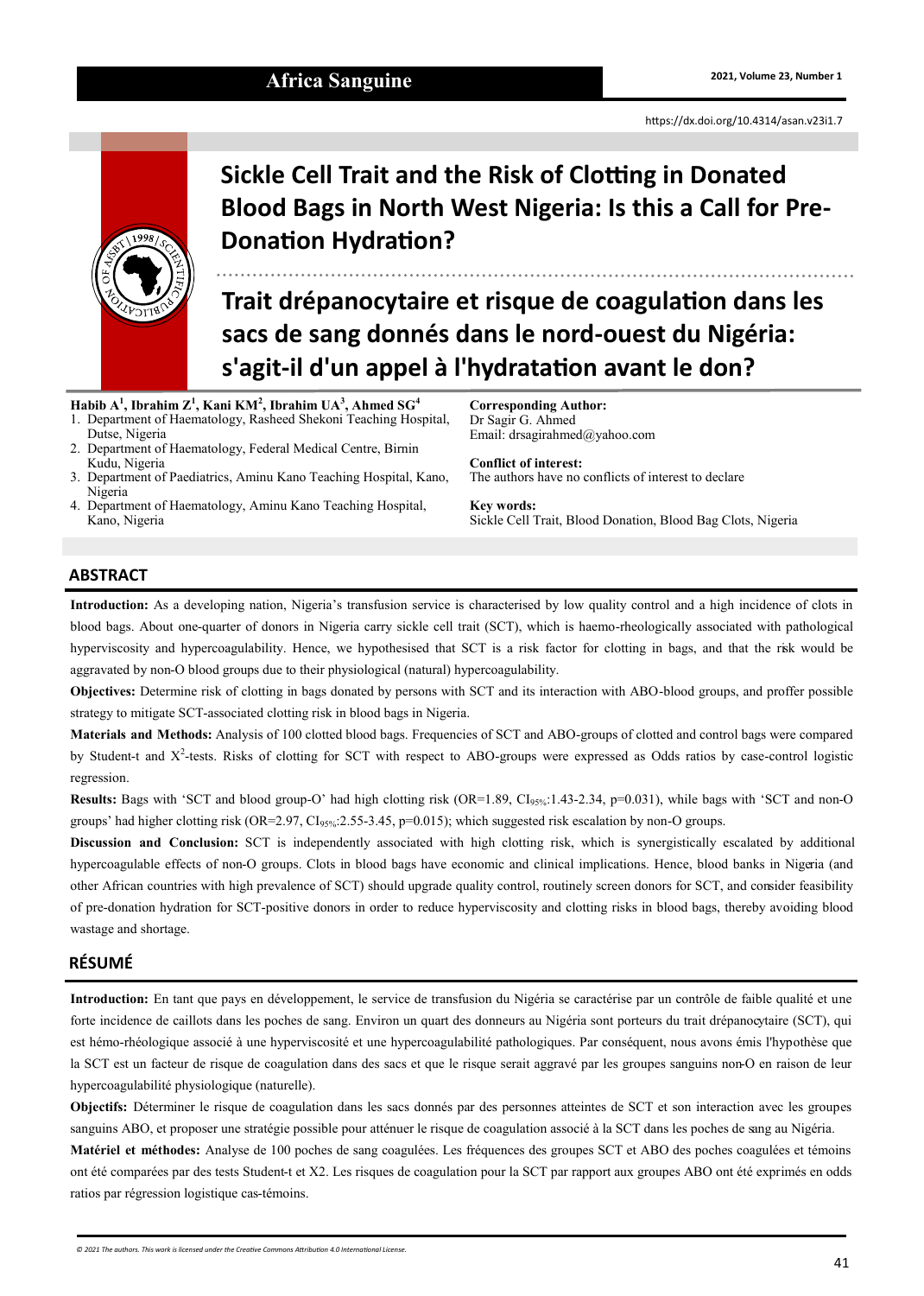# **2021, Volume 23, Number 1 Africa Sanguine**

**Résultats:** Les poches avec `` SCT et groupe sanguin-O '' avaient un risque de coagulation élevé (OR = 1,89, IC95%: 1,43-2,34, p = 0,031), tandis que les poches avec " groupes SCT et non-O " avaient un risque de coagulation plus élevé (OR = 2,97, IC95%: 2,55-3,45, p = 0,015); qui a suggéré une escalade du risque par les groupes non-O.

**Discussion et conclusion:** La SCT est indépendamment associée à un risque de coagulation élevé, qui est augmenté de manière synergique par des effets hypercoagulables supplémentaires des groupes non-O. Les caillots dans les poches de sang ont des implications économiques et cliniques. Par conséquent, les banques de sang au Nigéria (et dans d'autres pays africains à forte prévalence de SCT) devraient améliorer le contrôle de la qualité, dépister systématiquement les donneurs pour la SCT et envisager la faisabilité de l'hydratation avant le don pour les donneurs SCT positifs afin de réduire l'hyperviscosité et les risques de coagulation chez les poches de sang, évitant ainsi le gaspillage et la pénurie de sang.

# **INTRODUCTION**

Nigeria has the largest population (over 200 million) in Africa, yet the national blood transfusion service is still in an evolving stage and is thus unable to adequately cater for the entire blood need of the nation's hospitals.<sup>1</sup> Consequently, the responsibilities of donor recruitment, selection, and bleeding are essentially relegated to individual hospital blood banks.<sup>1</sup> The eligibility of prospective donors in Nigeria is determined by a pre-donation assessment of health status.<sup>2</sup> The assessment is in the form of oral questioning and/or questionnaire screening with respect to general health, as well as medical and social history, which is followed by simple physical examination and measurements of donor weight and blood pressure.<sup>2</sup> Persons who are between the ages of 18 and 65 years, and have passed the pre-donation medical assessment with haemoglobin (Hb) levels of more than 13.5 g/dL for males or 12.5 g/dL for females (excluding pregnant and lactating women), and have tested negative for HIV, hepatitis B and C viruses, and syphilis are acceptable as donors.<sup>2</sup> Once an eligible donor is identified, the largest vein in the ante-cubital fossa is selected by applying a tourniquet or blood pressure cuff inflated to 40-60 mmHg.<sup>3,4</sup> After meticulous skin cleaning and disinfection, a minimally traumatic single-entry phlebotomy is performed using the 16-gauge needle that is attached to the blood collection bag.<sup>3,4</sup> In order to facilitate and maintain optimal rate of blood flow, the donor is instructed to squeeze a compressible rubber ball or open and close the fist slowly every 10-12 seconds during the period of blood collection.3,4 After every 30 seconds during the donation, blood is manually mixed with the anticoagulant (citrate-phosphatedextrose-adenine) in the donation bag until a target volume of 500 mL is collected.<sup>3,4</sup> Normal blood has a specific gravity of about 1.053, hence the target volume of 500 mL would correspond to an average weight of about 500 g  $(474-579 \text{ g})$ ,<sup>4</sup> which is usually measured with manual weighing scales in Nigerian blood banks. In Nigeria, the blood collection procedure is entirely manual, which is unlike what is obtainable in developed countries where automated electronic blood collection monitors equipped with auto-flow rate sensing, auto-mixing, auto-weight-sensing, and auto-clamping facilities are available. The risk of clotting increases with the length of donation time. Hence, blood donation procedure should ideally

be completed in less than 10 minutes,<sup>4</sup> and a blood unit drawn over a period longer than 15-20 minutes may not be suitable for making haemostatically active blood components such as platelet concentrates, fresh frozen plasma or cryoprecipitate.<sup>4</sup>

From pathophysiologic perspectives, there are four possible trigger mechanisms (root causes) for coagulation activation and clot formation in blood bags during blood donation. First, an untidy and unduly traumatic venepuncture can cause significant vascular endothelial injury with exposure of sub-endothelial microfibrils and collagen, which can trigger contact activation of platelets and FXII, as well as tissue factor-mediated activation of FVII.<sup>5,6</sup> Second, slow blood flow (e.g. due to poor vein selection) within the anticoagulantfree plastic tubing can also lead to contact activation of blood coagulation.<sup>7</sup> Third, over-filling of bags and/or under-mixing of blood within the bag can also undoubtedly predispose to clot formation.8,9 Fourth, inadequate skin cleansing can result in contamination with bacteria, which can proliferate, trigger coagulation and eventually cause clot formation in blood bags.<sup>3,4</sup> High levels of quality control in phlebotomy and blood collection are obviously required to avoid triggering any or all of the aforementioned coagulation activation mechanisms during blood donation.3,4 Therefore, when blood is properly collected with strict quality control protocols, the risk of clot formation will be very low. Nonetheless, quality control dictates that all donated blood bags must be visually inspected for the presence of clots, and blood bags with visually detectable clots should not be released for transfusion.<sup>4</sup> However, blood clots are often not large enough to be detected by visual inspection.<sup>4</sup> We reckon that the incidence of clots in donated blood bags is low in developed countries due to a high level of quality control and haemovigilance, and the use of automated blood collection monitors.<sup>10</sup> In developed countries, clots in donated blood bags are generally reported as rare and are only occasionally encountered during leucocyte depletion procedures (in the component laboratory) or during transfusion (at the bed side). $4$  In contradistinction, the incidence of blood clots would be expected to be high in developing countries (including Nigeria) due to a low level of quality control, poor haemovigilance and lack of automated blood collection monitors.<sup>11,12</sup> Clots in donated blood bags usually block transfusion filters and obstruct blood flow. The effect of a clot on the rate of transfusion blood flow, can be predicted from the size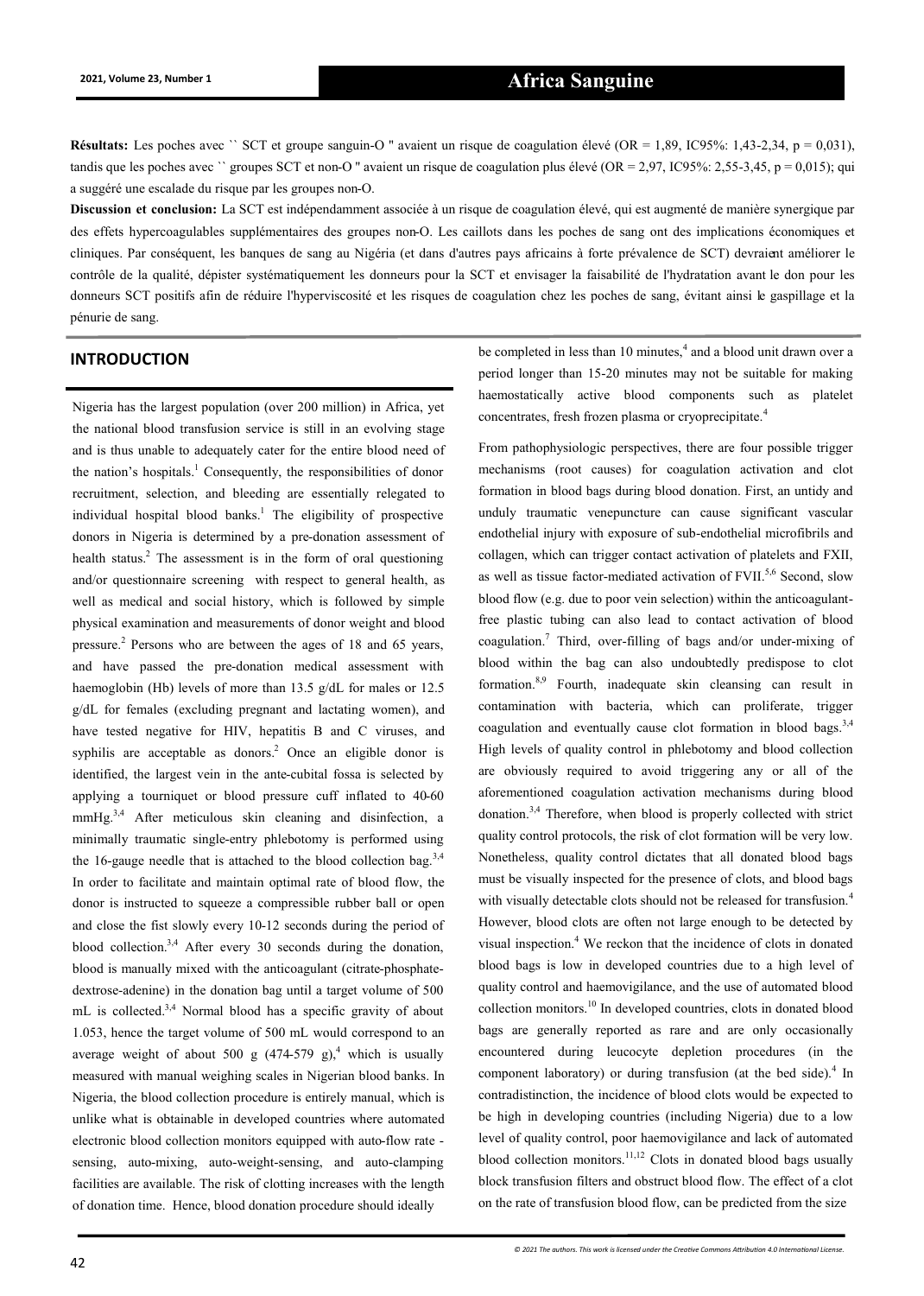of the clot. Partially obstructive clots (which are relatively small in size) would slow down the rate of transfusion undesirably. Completely obstructive clots (which are relatively large in size) would shut down the transfusion. Therefore, blood bags that contain partially or completely obstructive clots are usually returned to the blood bank for documentation and replacement with other compatible blood bags.

The incidence, risk factors and root-cause analysis of clotted blood bags have not been adequately studied in Nigeria. Nonetheless, a recent and preliminary study revealed that the incidence of clotting in blood bags in northwest Nigeria was quite high at about  $3\frac{1}{3}$ , and was attributed to poor quality control within the blood transfusion service.<sup>1,11,12</sup> Moreover, the study<sup>13</sup> revealed that the risk of clotting was significantly affected by variations in donor ABO blood groups due to their physiological influence on blood coagulability.<sup>14</sup> Hence, the study had demonstrated that non-O blood groups (that are naturally endowed with 'physiological hypercoagulability')<sup>14,15</sup> were associated with increased risk of clotting, while group-O (that is naturally endowed with physiological hypocoagulability) $14,16$  was associated with reduced risk of clotting in blood bags.<sup>13</sup>

Haemoglobin-S (Hb S) is a variant of Hb A that arises as a result of GAG>GTG base transition at codon-6 of the β-globin gene on chromosome-11, which leads to substitution of glutamic acid (polar hydrophilic amino acid) by valine (neutral hydrophobic amino acid) in position-6 of the β-globin chain (βGlu6Val).<sup>17,18</sup> Consequently, HbS has less anionic potential, slower electrophoretic mobility and reduced deoxygenated solubility that leads to polymerisation and red cell sickling.17,18 Prevalence of sickle β-gene trait in Nigeria and other tropical African countries is as high as 25-30%.<sup>19</sup> This is because the sickle cell trait (SCT) protects against severe malaria and confers survival advantages through natural selection,<sup>20</sup> balanced polymorphism,<sup>21</sup> and immuno-biochemical protective mechanisms against malaria parasites.<sup>22</sup> People with SCT are genetically heterozygous for the sickle β-globin gene and their red cells have the Hb AS genotype expressing both Hb S (20-40%) and Hb A (60- 80%).17,23 The abundance of Hb A prevents sickling under physiological conditions, hence the red cell life span is normal in SCT and affected individuals are symptomless and have a normal life expectancy.<sup>24</sup> Nonetheless, the SCT confers upon its carriers a significant state of hypercoagulability,<sup>25</sup> which results in an undesirably elevated risk of venous thromboembolism among apparently healthy carriers of the trait.<sup>26</sup> The SCT-associated hypercoagulability has been pathophysiologically attributed to the effect of sub-clinical red cell sickling, $27$  which increases red cell rigidity,<sup>28</sup> raises blood viscosity,<sup>28</sup> scrambles red cell membrane phospholipids, $29$  releases procoagulant phospholipids, $30$  and increases the activation rate of clotting factors.<sup>27,30</sup> Moreover, SCT has also been associated with increased expression of monocyte-derived tissue factor, which undesirably aggravates the background

hypercoagulability in addition to sub-clinical red cell sickling.<sup>27</sup> It has also been reported that sickling of SCT red cells occurs in the relatively hypoxic environment within donated blood bags; a situation that is thought to be responsible for the high incidence of filter-clogging during leuco-depletion procedures on whole blood units donated by persons with SCT.<sup>31</sup> Nonetheless, the World Health Organization (WHO) and blood transfusion centres worldwide do not consider SCT as a contraindication for blood donation as long as the blood is not subjected to leuco-depletion or used for transfusing foetuses (intra-uterine), neonates and patients with sickle cell disease.<sup>32</sup> Therefore, many apparently healthy persons with SCT constitute a significant proportion of eligible blood donors in tropical countries such as Nigeria.<sup>33</sup>

We therefore reckon that SCT is haemo-rheologically associated with 'pathological hypercoagulabilty',<sup>25</sup>-<sup>30</sup> hence SCT may predictably increase the risk of clotting in donated blood bags. To the best of our knowledge, the relationship between donor SCT and clotting in blood bags has not been previously studied. Hence, we present a dual working hypothesis. First, we hypothesise that SCT (which is associated with pathological hypercoagulability)<sup>25-30</sup> would be independently associated with a high risk of clotting in blood bags. Second, we hypothesise that donor SCT would act synergistically with non-O blood groups (which are endowed with physiological hypercoagulability)<sup>14,15</sup> in escalating the risk of clotting, thus the coinheritance of both features (SCT and non-O blood groups) in the donor would predictably result in higher risk of clotting in blood bags. If our hypotheses are correct, blood bags with clots will have significantly higher relative frequencies of SCT and non-O blood groups in comparison with control blood bags. In order to test our hypotheses, we conducted an analysis of the pattern of haemoglobin phenotypes and ABO blood groups of clotted blood bags in Nigeria. The aim of the study is four-fold. First, to determine the frequencies of Hb phenotypes and ABO blood groups of clotted blood bags. Second, to determine the risks of clotting in blood bags that are associated with SCT, independently of and in combination with, non-O blood groups. Third, to elucidate the economic and clinical implications of clots in blood bags with respect to the practice of transfusion medicine in Nigeria and other low resource tropical African countries. Fourth, to proffer a practicable strategy that may possibly mitigate SCT-associated risk of clotting in blood bags in Nigeria, and indeed other African countries with high prevalence of SCT.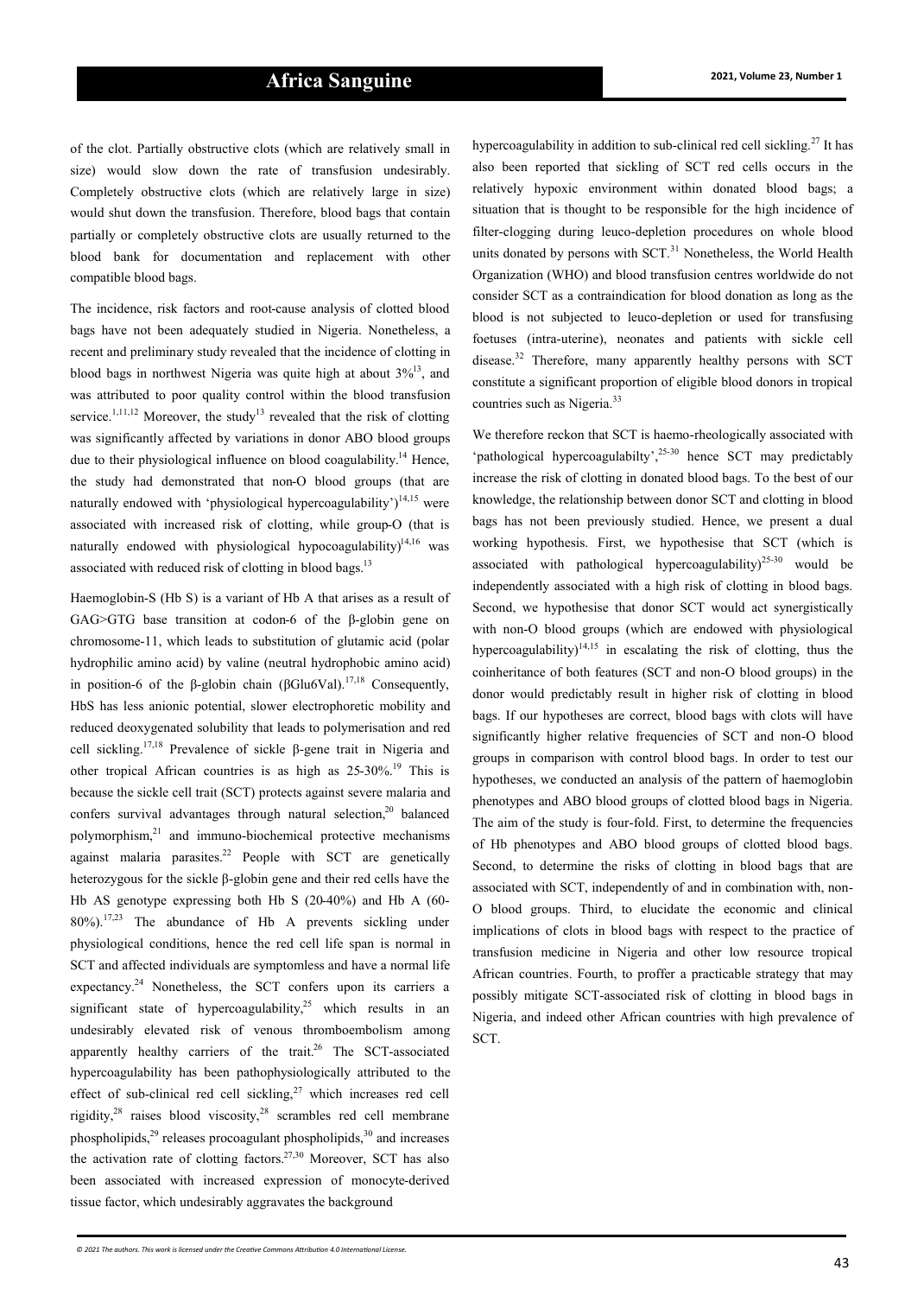## **MATERIALS AND METHODS**

## **Blood bank setting and study description**

Similar to other low-resource and under-developed countries, blood donation procedures in Nigerian blood banks are entirely manual without any automation within the context of sub-optimal quality control and poor haemovigilance, $1,11,12$  which predispose to high incidence of clotting.<sup>13</sup> Blood bags that contain completely or partially obstructive clots are usually returned to blood banks where they are replaced with newly cross-matched compatible blood bags. The number and blood groups of the clotted blood bags are documented in log books before they are eventually discarded by the blood bank personnel. Regrettably, root-cause analysis of blood clots in donated blood bags are not routinely carried out by Nigerian blood banks due to the aforementioned poor quality control and deficient haemovigilance practices.<sup>1,11,12</sup> With the largest back population of over 200 million, SCT frequency of 25-30% and SCD prevalence of 1-3%, Nigeria carries the heaviest burden of the sickle cell gene in the world.<sup>34</sup> Nonetheless, Nigerian blood banks do not routinely screen prospective donors for SCT, despite WHO recommendation that urges countries with high prevalence of sickle cell gene to screen their donors. $<sup>2</sup>$  This study is an analysis of the frequencies and clotting</sup> risks of SCT (and its interaction with non-O blood groups) as seen in pre-discarded clotted blood bags accrued from three tertiary hospitals in north western Nigeria during 2017.

#### **Data generation, retrieval, and collation**

This is a prospective study of pre-discarded clotted blood bags accrued from three tertiary hospitals in northwest Nigeria: Rasheed Shekoni Teaching Hospital, Dutse; Murtala Muhammed Specialist Hospital, Kano; and Aminu Kano Teaching Hospital, Kano. Prediscarded clotted blood bags (of whole blood and packed red cells) were consecutively captured, with due approval of the ethics committee of Rasheed Shekoni Teaching Hospital, from the blood banks of the designated hospitals during 2017 until the data from 100 bags were collated. An equal number of randomly selected un-clotted blood bags (i.e., blood bags without clots) were used as controls. The donor age, sex and ABO blood group of clotted and control blood bags were retrieved from the designated hospitals' blood bank records. However, the haemoglobin (Hb) phenotypes of the clotted and control blood bags were prospectively determined since Hb phenotyping, despite the high prevalence of SCT in the local donor population, is not routinely conducted and documented in Nigerian blood banks.<sup>33</sup>

## **Determination of donor ABO blood groups**

ABO blood groups of donors of blood bags (clotted and control) were determined at the time of donation by standard manual techniques of cell (forward) grouping using monoclonal anti-A and anti-B against donors' red cells in saline tubes at room temperature, and read for agglutination after 15-minute incubation. Donor red cell

### **Determination of donor Hb phenotypes**

Hb phenotypes of donors of blood bags (clotted and control) were determined by Hb electrophoresis at a pH of 8.6 on cellulose acetate paper. On the basis of electrophoretic patterns, the Hb phenotypes were categorised as normal (Hb AA) or SCT (Hb AS).<sup>36</sup>

### **Calculations and statistical analysis**

Data accrued from the designated hospitals were collated. Frequencies of Hb phenotypes (AA or AS) and ABO blood groups among the study cohort were determined as percentages. Donor age of the study cohort was calculated in years and presented as mean and standard deviation, while sex profile of the study cohort was presented as percentages of male and female donors. Values of the aforementioned parameters were compared between clotted and control blood bags by using the Student t-test for mean values and  $X^2$ -test for percentages, and p-values of less than 0.05 were considered statistically significant.

The risk of clotting in blood bags were determined as odds ratios (OR) for 3 risk categories viz: Category-1: 'SCT (Hb AS) and blood group-O', Category-2: 'Hb AA and non-O blood groups, and Category-3: 'SCT (HbAS) and non-O blood groups'. Odds ratios for each category were determined by case-control logistic regression analysis using the following inputs:

*Risk Category-1***:** The OR of clotting due to presence of 'SCT (Hb AS) and blood group-O'= *(no. of clotted blood bags with SCT and*   $\frac{b \cdot b}{c}$  *blood group*- $O \div no$ *. of clotted blood bags with Hb AA and non*- $O$ *blood group)/ (no. of control bags with SCT and blood group-O÷ no. of control bags with Hb AA and non-O blood group).* This category serves as the test category that determines the OR for SCT as an 'independent' risk factor for clotting in blood bags since blood group -O is not associated with any hypercoagulability.

*Risk Category-2***:** The OR of clotting due to presence of HbAA and non-O blood groups'= *(no. of clotted blood bags with HbAA and non -O blood groups ÷ no. of clotted blood bags with SCT (Hb AS) and blood group-O)/ (no. of control bags with HbAA and non-O blood groups ÷ no. of control bags with SCT (Hb AS) and blood group-O).* This category serves as the test category that determines the OR for non-O blood groups as 'independent' risk factors for clotting in blood bags since HbAA is not associated with any hypercoagulability.

*Risk Category-3***:** The OR of clotting due to presence of 'SCT (HbAS) and non-O blood groups' *= (no. of clotted blood bags with SCT and non-O blood groups ÷ no. of clotted blood bags with HbAA and blood group-O)/(no. of control bags with SCT and non-O blood groups ÷ no. of control bags with HbAA and blood group-O).* This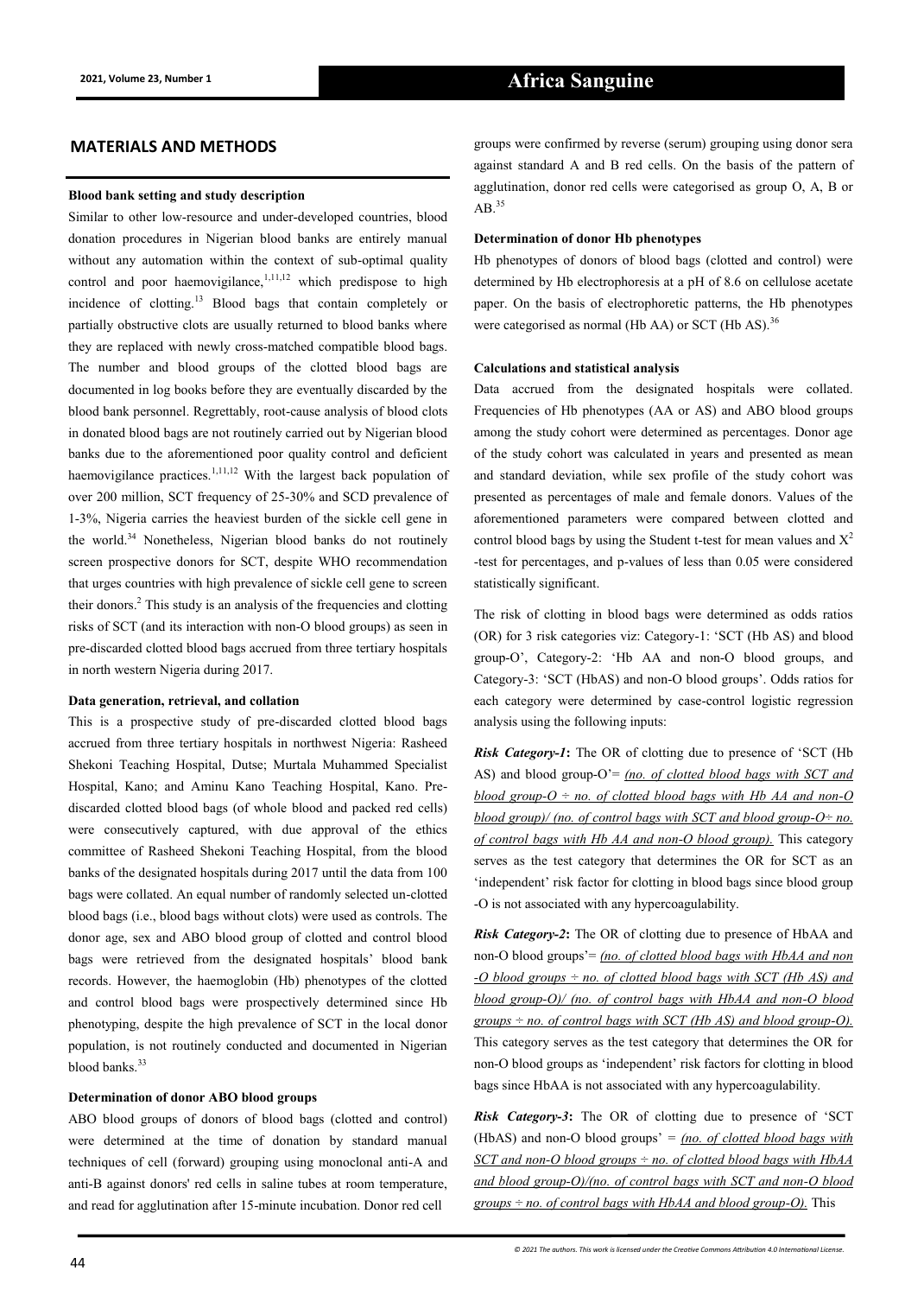category serves as the test category that determines the OR for the 'synergistic' hypercoagulable effects of SCT and non-O blood groups as combined risk factors for clotting in blood bags.

An 'increased risk OR' (i.e. OR>1) was considered to be statistically significant if the lower limit of the CI95% was greater than 1.0 with P<0.05. An OR is considered to be statistically insignificant if the range of its CI95% included 1.0 with P>0.05. Statistical analyses were performed using computer software SPSS version 15.0 (SPSS Inc., Chicago, IL, USA).

# **RESULTS**

Distribution of donor age, sex and relative frequencies of Hb phenotypes and ABO blood groups among clotted and control bags are shown in Table 1. There were no significant differences between clotted and control blood bags with respect to donors mean ages (29.3 vs. 27.8,  $p > 0.05$ ) and proportions of male (97% vs. 96%,  $p>0.05$ ) and female (3% vs. 4%,  $p>0.05$ ) blood donors. However, the relative frequencies of Hb phenotypes and ABO blood groups revealed that in comparison with control blood bags, clotted blood bags had significantly higher relative frequencies of SCT [HbAS] (47% vs. 24%, p<0.05) and non-O blood groups (69% vs. 46%, p<0.05), with corresponding lower frequencies of HbAA (53% vs. 76%, p<0.05) and blood group-O (31% vs. 54%, p<0.05). The odds

ratio (OR) values for the risk of clotting in blood bags in three risk categories is shown in Table 2. Category-1:'SCT (Hb AS) and blood group-O' had an elevated OR value of  $1.89$  (CI<sub>95%</sub>:1.43-2.34, p=0.031); category-2: 'HbAA and non-O blood groups' had a comparable elevated OR value of 1.91 (CI<sub>95%</sub>:1.44-2.55, p=0.022); while category-3: 'SCT (Hb AS) and non-O blood groups' had the highest OR value of 2.97 (CI<sub>95%</sub>: 2.55-3.45, p=0.015).

## **DISCUSSION**

Blood donor panels in Nigeria are predominated by young people as shown by the donor mean ages of less than 30 years found in this study. This finding is consistent with the demographic characteristics of Nigerian blood donors as reported in previous studies,  $37$  and is a reflection of the demographic structure of Nigeria as a developing country with a relatively young population in comparison to the developed countries.<sup>38</sup> Moreover, younger people are relatively more educated, and are therefore more amenable to donor recruitment campaigns.<sup>38</sup> The preponderance of male donors found in this study is interpreted to be a reflection of the general low level of blood donation among the female population in Nigeria.<sup>39</sup> Despite the fact that blood donation is acceptable from healthy females that are not pregnant or breast-feeding,<sup>2</sup> there is a misconception in the general Nigerian population that women are not eligible to donate blood.<sup>39</sup>

**Table 1: Distribution of donor age, sex and relative frequencies of Hb phenotypes and ABO blood groups among clotted and control bags**

| <b>Parameters</b>                                                              | <b>Clotted blood bags</b><br>$(n=100)$ | <b>Control blood bags</b><br>$(n=100)$ | p-value  |
|--------------------------------------------------------------------------------|----------------------------------------|----------------------------------------|----------|
| Age of donors [years] (Mean $\pm$ SD)                                          | $29.3 \pm 3.3$                         | $27.8 \pm 2.5$                         | p > 0.05 |
| Number and proportion $(\%)$ of male donors                                    | 97(97)                                 | 96(96)                                 | p > 0.05 |
| Number and proportion $(\%)$ of female donors                                  | 3(3)                                   | 4(4)                                   | p > 0.05 |
| Number and proportion (%) of bags with normal Hb phenotype [HbAA]              | 53(53)                                 | 76(76)                                 | P < 0.05 |
| Number and proportion (%) of bags with sickle cell trait (SCT) [HbAS]          | 47(47)                                 | 24(24)                                 | P < 0.05 |
| Number and proportion $(\%)$ of bags with blood group-O                        | 31(31)                                 | 54(54)                                 | P < 0.05 |
| Number and proportion $\frac{9}{6}$ of bags with non-O blood groups $[A+B+AB]$ | 69(69)                                 | 46(46)                                 | P < 0.05 |

|  |  |  | Table 2: Odds ratio (OR) values for three risk categories with respect to interactions between Hb phenotypes and ABO blood groups |  |  |
|--|--|--|-----------------------------------------------------------------------------------------------------------------------------------|--|--|
|--|--|--|-----------------------------------------------------------------------------------------------------------------------------------|--|--|

| <b>Risk Categories</b>                                    | <b>Clotted bags</b><br>$(n=100)$ | <b>Control bags</b><br>$(n=100)$ | <b>Odd Ratio</b>                                 | <b>Inference</b>                                                                |
|-----------------------------------------------------------|----------------------------------|----------------------------------|--------------------------------------------------|---------------------------------------------------------------------------------|
| SCT [Hb AS] and blood group-<br>O: No. of bags $(\%)$     | 29(29)                           | 18(18)                           | 1.89 (CI <sub>95%</sub> :1.43-2.34,<br>$p=0.031$ | SCT is independent risk factor for<br>clotting in blood bags                    |
| HbAA and non-O blood groups:<br>No. of bags $(\% )$       | 38(38)                           | 24(24)                           | 1.91 (CI <sub>95%</sub> :1.44-2.55,<br>$p=0.022$ | Non-O groups are independent risk<br>factors for clotting in blood bags         |
| SCT [Hb AS] and non-O blood<br>groups: No. of bags $(\%)$ | 46(46)                           | 22(22)                           | 2.97 (CI <sub>95%</sub> :2.55-3.45,<br>$p=0.015$ | SCT and non-O groups synergistically<br>increase risk of clotting in blood bags |

*© 2021 The authors. This work is licensed under the Creative Commons Attribution 4.0 International License.*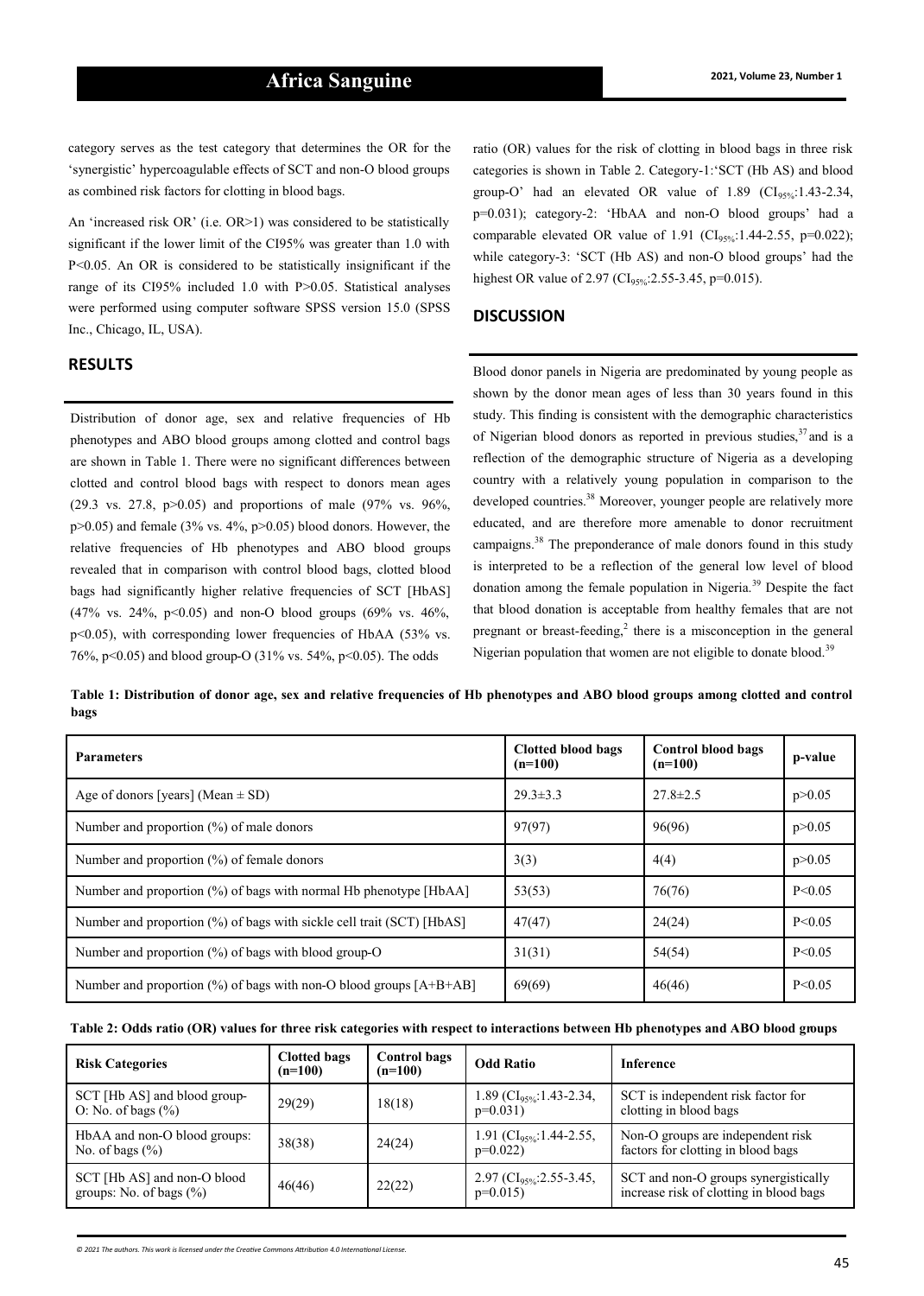This misconception must be rectified by re-configuring our donor mobilisation strategy in order to target and sensitise the female sector,<sup>40</sup> which constitutes about half of the Nigerian population,  $38$ towards voluntary blood donation. Lack of significant differences in donor age and sex distribution between clotted and control blood bags suggested that age and sex did not affect the risk of clot formation in the blood bags studied in this research, although the strength of this observation may be limited by the very small number of female donors. Nonetheless, there are striking and significant differences between clotted and control bags with respect to the distribution of Hb phenotypes and ABO blood groups of the donors.

The relative proportions of Hb phenotypes among our control blood bags revealed that SCT occurred with a frequency of 24%, which is consistent with the prevalence of SCT within the general population in Nigeria.<sup>34</sup> Moreover, the relative frequencies of ABO blood groups among the control blood bags reflected the normal distribution in Nigeria wherein group-O occurs with a predominant frequency of greater than  $50\%,^{41,42}$  which is consistent with a selection pressure imposed by *Plasmodium falciparum* in favour of group-O individuals in malaria endemic regions such as Nigeria.<sup>43</sup> In contrast, blood bags with clots showed a distorted distribution of Hb phenotypes and ABO blood groups with significant excess in the relative frequencies of SCT (47%) and non-O blood groups (69%). These findings reaffirmed the prothrombotic potentials of both  $SCT^{25,27}$  and non-O blood groups,<sup>15</sup> which are consistent with our working hypotheses.

The observed variations in ORs for risks of clotting among the three categories of blood bags in this study can be interpreted with respect to coagulability profiles of Hb phenotypes and/or ABO blood groups. Category-1 bags (SCT and blood group-O; OR: 1.89) and category-2 bags (HbAA and non-O blood groups; OR: 1.91) had comparable OR values. These two OR values (1.89 and 1.91) suggest that SCT and non-O blood groups are independently associated with comparatively similar but modestly elevated clotting risks, and that blood bags with SCT or non-O blood groups were about 2 times (ORs: 1.89 and 1.91) more likely to develop blood clots than control bags, which is consistent with the separate hypercoagulable effects of  $SCT^{25,27}$  and non-O blood groups.<sup>15</sup> However, category-3 bags (SCT and non-O blood groups) had the highest OR value of 2.97, which suggests that blood bags with SCT and non-O blood groups were about 3 times (OR: 2.97) more likely to develop blood clots than control bags. This finding is interpreted to be a manifestation of the combined (synergistic) hypercoagulability profiles of both  $SCT^{25,27}$  and non-O blood groups.<sup>15</sup> The pattern of OR values obtained among the three risk categories in this study is therefore in agreement with our research hypotheses, which proposed that SCT is an independent risk factor for clotting in blood bags, and that SCT would act synergistically in combination with non-O blood groups in escalating the risk of clotting in blood bags. This synergistic thrombotic effect is due to the fact that on the one hand, non-O blood groups are

associated with elevated levels of clotting factors (vWF and FVIII),<sup>14</sup> while on the other hand, SCT is associated with increased clotting factor activation potential.<sup>25,27,30</sup> This synergism can be viewed as an inter-play between 'abundance of fuel' (non-O group effect) and 'high ignition potential' (SCT effect). Thus, blood bags donated by persons who coinherited both features (SCT and non-O blood groups) were associated with a clotting risk (OR: 2.97) that was higher than the risks associated with blood bags donated by individuals who inherited SCT (OR: 1.89) or non-O blood groups (OR: 1.91) separately. Interestingly, this 'in-vitro' prothrombotic synergism between SCT and non-O blood groups as observed in blood bags in this study had in fact been previously reported in-vivo among patients with clinical diagnoses of deep vein thrombosis in Nigeria.<sup>44</sup>

Root-cause analysis for clotted blood bags (which is neither routinely carried out nor documented in Nigerian blood banks) is outside the scope of this study because of the lack of detailed procedural and haemovigilance data within the blood bank records of the study hospitals. However, the findings of this study suggest that irrespective of the root-cause or trigger mechanisms for clotting (as elucidated in 'introduction') within the blood bags studied in this report, SCT is independently and synergistically (in conjunction with non-O blood groups) an important risk factor for the development of clots in donated blood bags in Nigeria. Nonetheless, we reckon that the clotting risk associated with SCT is undoubtedly perpetuated by the prevailing level of poor quality control protocols within the Nigerian blood transfusion service.<sup>1,11,12</sup> It must therefore be appreciated that frequent occurrence of clots in blood bags donated by persons with SCT would have dual adverse implications (economic and clinical) on the practice of transfusion medicine in low resource tropical settings such as Nigeria where up to one quarter of the general population and eligible donor population carry the SCT.33,34

The economic implications arise from the fact that all clotted blood bags (whole blood or packed cells) are eventually discarded, and all haemostatic components (such as fresh frozen plasma, cryoprecipitate and platelets concentrates) that were derived from any clotted whole blood bags are considered qualitatively defective and must be traced, retrieved and discarded.<sup>45</sup> The financial losses associated with discarding clotted blood products are substantial and undesirable in a low resource tropical country such as Nigeria where health services are already grossly underfunded.<sup>46</sup> The clinical implications arise from the fact that discarding clotted blood products in Nigeria would invariably worsen pre-existing perennial donor blood inadequacy<sup>47</sup> resulting from the effects of strong donor inertia,<sup>48</sup> poor female gender participation in blood donation,  $39,40$  seasonal donor shortfalls due to agrarian activities,<sup>49</sup> high rate of donor rejection due to endemic transfusion transmissible infections, $50$  and high rate of donor deferral due to a myriad of asymptomatic anaemias caused by poor diet,  $51,52$  endemic tropical parasitic infestations<sup>53</sup> or excessive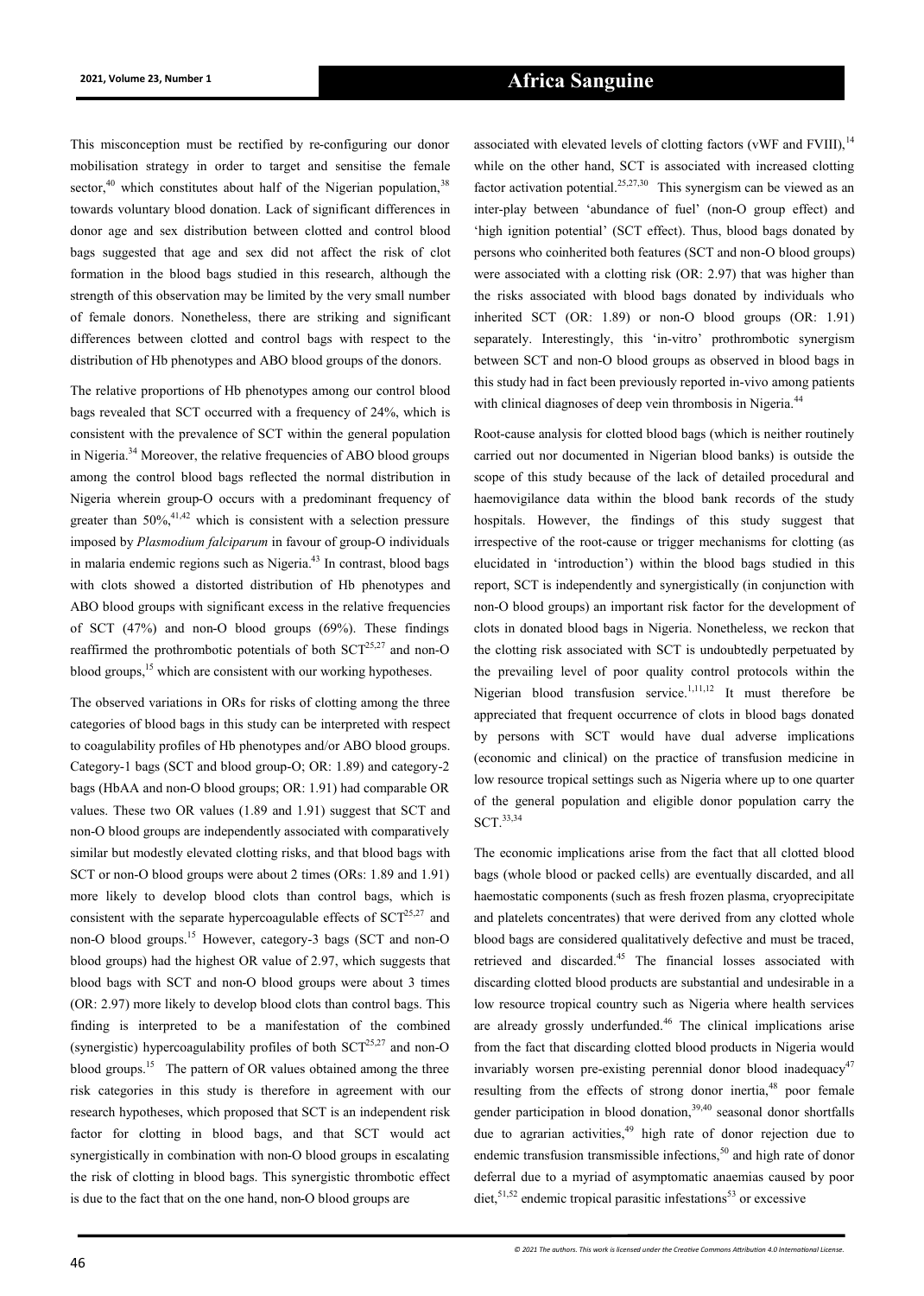donations among commercial donors (who constitute a significant proportion of donor panels in Nigeria).<sup>54</sup> Thus, frequent clotting and wastage of donated blood in Nigeria would only make it more difficult to offset the high transfusion demand for maternal and childhood anaemia as well as anaemias resulting from poverty, malnutrition, haemoglobinopathies, and endemic tropical diseases such as malaria, tuberculosis and HIV/AIDS.<sup>34,38,55,56</sup> Finding immediate replacements for clotted blood bags is often difficult in developing tropical countries due to scarcity of donors, and lack of efficient and organised transfusion services.<sup>11,47,48</sup> The difficulty is even severer if clotting affects bags of red cells with rare phenotypes such as the RhD negative phenotype.<sup>57</sup> Moreover, if clotting affects autologous blood bags,<sup>58</sup> it may necessitate the use of allogeneic blood, which would potentially expose the recipients to immunological and infective risks of allogeneic transfusion. Therefore, every effort must be made to minimise the risk of clotting in blood bags and its undesirable consequences.

We strongly believe that the risk of SCT-associated clotting and its attendant economic and clinical implications can be minimised by improving the level of quality control and introducing standardised root-cause analysis for clotted blood bags in the Nigerian national transfusion service. Nonetheless, it has previously been demonstrated that SCT is haemo-rheologically associated with hyperviscosity (both at rest and during exercise), $59$  which would undoubtedly aggravate SCT-associated hypercoagulability.<sup>25-30</sup> This can easily be inferred from the well-established haemo-rheological relationship between hyperviscosity and thrombotic clotting risk.<sup>60</sup> Moreover, hydration studies have suggested that SCT-associated hyperviscosity, whether during exercise or at rest (as is the case during blood donation), can simply be preemptively ameliorated by optimum oral hydration with water.<sup>59</sup> In view of the aforementioned haemo-rheological relationship between blood viscosity and hydration in SCT, we present a twin recommendation to help mitigate the risk of clotting in blood bags donated by persons with SCT. First, we recommend routine donor screening for SCT in Nigeria (and indeed other tropical regions in which the SCT is prevalent), as already advocated by the  $\text{WHO}^2$  and recommended by local researchers.<sup>33</sup> A simple and cheap HbS solubility test (rather than more costly Hb electrophoresis) would suffice as an effective and rapid SCT screening test in low resource tropical countries. <sup>36</sup> Second, we recommend that blood banks and donation centres in Nigeria (and indeed other tropical regions in which the SCT is prevalent) should consider the possible application of a pre-donation hydration strategy for SCT-positive donors. The rationale behind our recommendations for pre-donation hydration for SCT-positive donors emanates from the fact that haemo -rheological studies suggest that reduction in blood viscosity decreases the risk of clotting within blood vessels  $(in-vivo)^{60}$ , and we believe that this fact would equally be true within donated blood bags (in-vitro), if the donor is pre-hydrated. Hence, pre-donation

hydration could predictably reduce SCT-associated hyperviscosity,<sup>28</sup> which could consequently down-regulate hypercoagulability and presumably alleviate in-vitro clotting risk within blood bags donated by pre-hydrated SCT-positive donors. Furthermore, this strategy would also provide an additional benefit (bonus) of minimizing the risk of donation-associated syncope, the incidence of which had previously been shown to be mitigated by pre-donation hydration.<sup>61</sup> If we borrow from the work of France et al  $(2010)^{61}$ , pre-hydration strategy would be quite cheap for the blood bank (using plain water) and convenient for the donor (oral administration). In practical terms about 500mL of water is consumed prior to start of donation, and at least 30 minutes should elapse between water consumption and start of donation $^{61}$ ; this is necessary to allow sufficient time for water absorption in order to achieve significant and desirable reduction in blood viscosity of donors with SCT.

This study has two limitations. First, donor Hb phenotypes were determined solely by alkaline electrophoresis, which cannot distinguish Hb S from rare Hb variants such as Hb D, Hb G and Hb Lepore that can only be distinguished from one another using additional tests such acid gel electrophoresis or high performance liquid chromatography; these additional tests were not available at the hospitals in which this study was conducted. Second, the risk of clotting in blood bags donated by persons with Hb AA and blood group-O was not calculated. That was because the main thrust of our study was on the hypercoagulability profiles of SCT and non-O blood groups; and neither Hb AA nor blood group-O is associated with hypercoagulability. Hence coinheritance of Hb AA and blood group-O would presumably be associated with very low risk of clotting in blood bags.

# **CONCLUSION AND RECOMMENDATIONS**

Donor SCT is an independent risk factor for clotting in blood bags, and SCT interacts synergistically with non-O blood groups in escalating the prothrombotic risk of clotting in blood bags. Hence, the coinheritance of SCT and a non-O blood group in Nigerian blood donors is associated with higher risk of clotting in blood bags. Clotted blood bags are eventually discarded, resulting in undesirable economic and clinical implications in a low-resource tropical developing country such as Nigeria, where the health budget is inadequate and voluntary donor blood is scarce. We believe that the clotting risk associated with SCT is perpetuated by inadequate quality control. We therefore recommend that the Nigerian blood transfusion service should improve its level of quality control with respect to SCT and the risk of clotting in donated blood bags. Moreover, in view of the fact that SCT-associated hyperviscosity and hypercoagulability can be ameliorated by optimum hydration, we recommend that blood banks and donation centres in Nigeria should routinely screen for SCT, and consider the feasibility of applying a